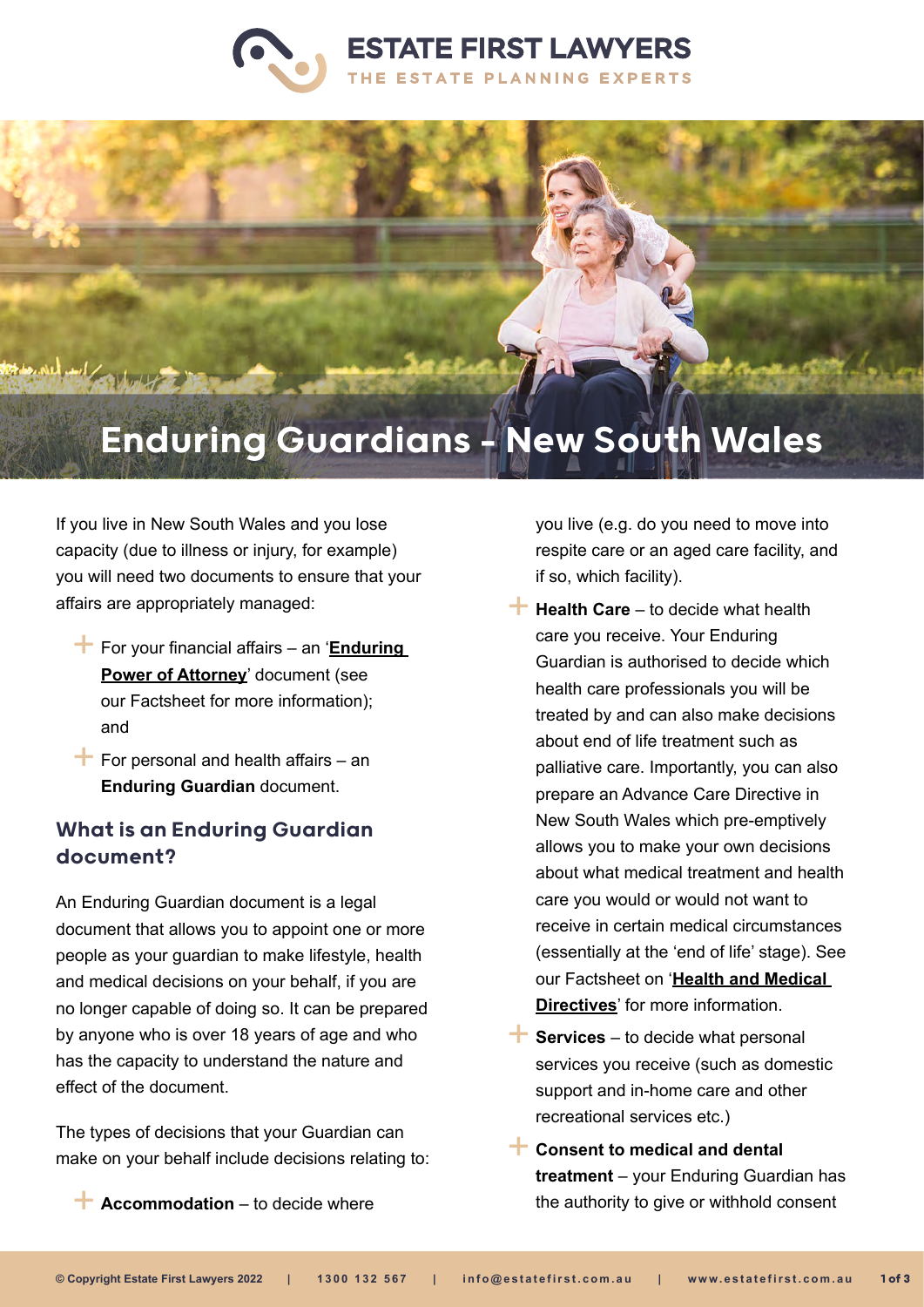

to medical and dental treatment on your behalf.

Importantly, your Enduring Guardian cannot make financial decisions on your behalf, and you need an Enduring Power of Attorney document in order to appoint someone as your Attorney to handle your financial affairs on your loss of capacity.

### Why is an Enduring Guardian document important?

Appointing a guardian under an Enduring Guardian document can give you peace of mind knowing that if you are ever unable to make decisions for yourself (due to illness or injury, for example) you have appointed one or more trusted persons to make medical, health and lifestyle decisions on your behalf. Having a well drafted and appropriate Enduring Guardian document in place can save a lot of pain and heartache for your loved ones, as they are authorised to make important decisions on your behalf with minimal 'red-tape'. This can be a great relief at what is often a very stressful and emotionally draining time for them.

If you lose capacity and have not appointed an Enduring Guardian to make medical, health and lifestyle decisions, someone will need to be make an application to the Guardianship Division, NSW Civil & Administrative Tribunal (NCAT) to be appointed as your Guardian. You will not have any say over who is appointed and it may not be who you would have wanted.

If no one suitable is available or applies to be your Guardian, the Tribunal may appoint an independent Public official (called the Public Guardian) to make lifestyle and medical decisions on your behalf. This would be someone who does not know you, your thoughts or your values, and yet they will be making extremely personal decisions for you.

## Who should I appoint as my Enduring Guardian?

You need to think carefully about who to appoint as your Enduring Guardian. Some factors that you should consider include:

- $\blacksquare$  Their willingness to take on the role;
- $\pm$  Their age and health;
- $\top$  Their ability to make difficult decisions at an emotionally charged time; and
- $\top$  Their understanding of your needs, wishes, values and beliefs (including any cultural or religious factors, where relevant).

You can appoint more than one Enduring Guardian and have them act jointly (meaning they must act unanimously), severally (meaning they can act separately or independently of one another) and jointly and severally (meaning they can act either unanimously or independently of one another). We can talk you through your options in this regard and work out which appointment is best for your needs.